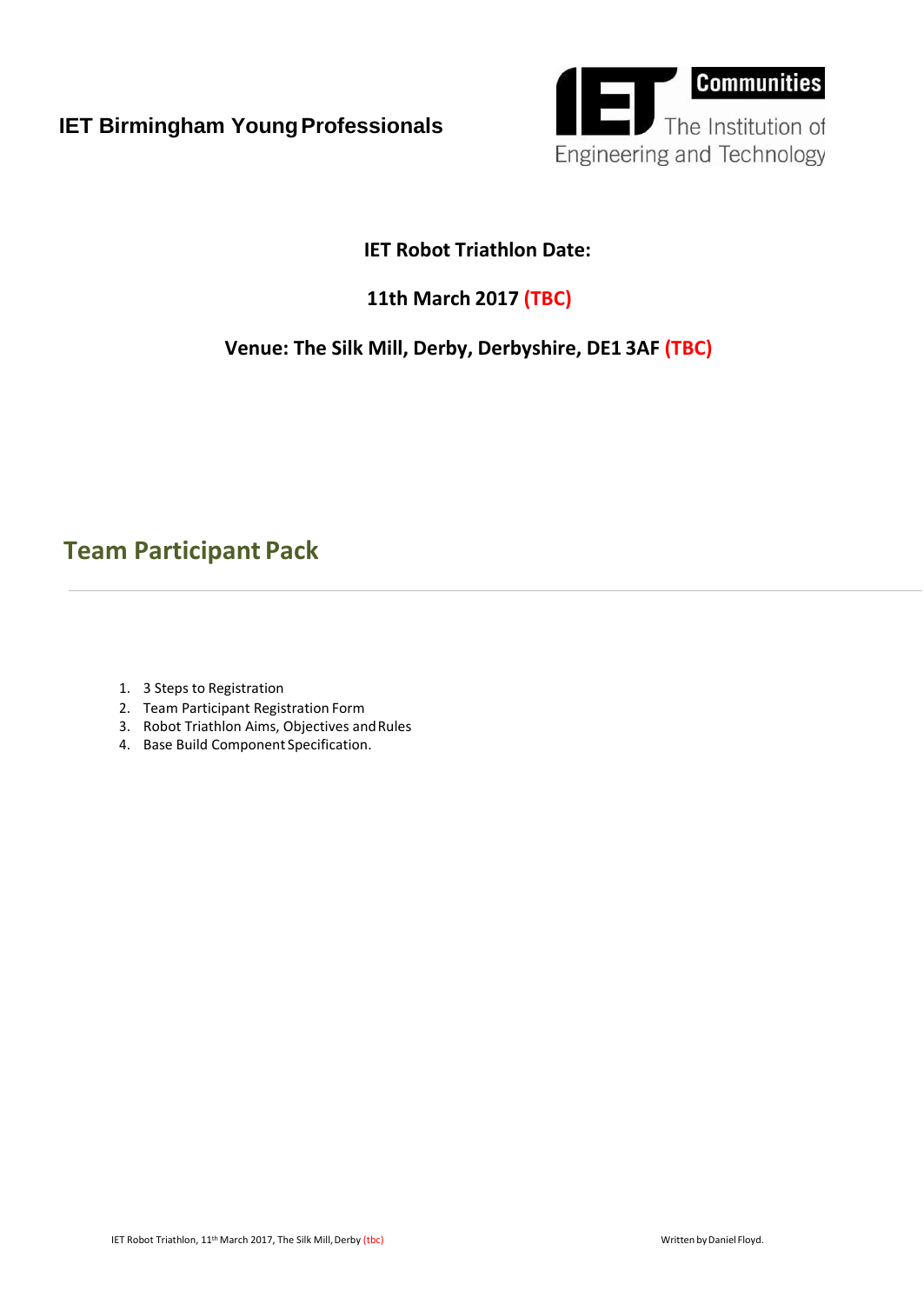

# **3 Steps to becoming a participant**

#### **1 – Register for the Event.**

robottriathlon@gm[ail.co](mailto:robottriathalon@gmail.com)m. You can also pass this on to your nearest IET Birmingham Young Professionals Firstly you will need to register by filling out the registration form. Send your completed copy back to representative.

#### **2 – Obtain equipment and build your robot.**

Once your registration is complete and you have been issued with an applicant number you are then fully registered. The Robot Drive train (Motors and Gears) will be provided by the IET for free<sup>1</sup> to teams from schools only. However, extra parts will need to be sought by yourself to complete your robot.

Competitorsshould use standard drive trains forthe competition which will need to be completed by the time of the event, as there will be no provision on the day to complete any work and only minor modifications will be allowed. Please see the rules section for aims and objectives.

#### 3 – Take part in the event on the 11<sup>th</sup> March 2017 at The Silk [Mill,](http://www.theiet.org/events/local/map_227870.cfm#ajax_popup) Derby, Derbyshire, DE1 3AF (TBC) **under the competition rules.**

Applications will arrive 30 minutes before the event starts and each applicant will be given 1 trial run of each course, there will be a notification once the competition begins and from that point forward all participants must adhere to the rules. The judging panel is to be confirmed although will all be professionals within the engineering industry. During the event the judging panel's word shall be final with no exceptions. (Please see the rules section for moreclarification)

**If you have any queries relating to any of the information within this document please do not hesitate to contact us on the following email:** [robottriathlon@gmail.com.](mailto:robottriathalon@gmail.com)

<sup>&</sup>lt;sup>1</sup> School teams may submit a claim form with receipt for the cost of their drive train. Contact [robottriathlon@gmail.com f](mailto:robottriathlon@gmail.com)or a claim form.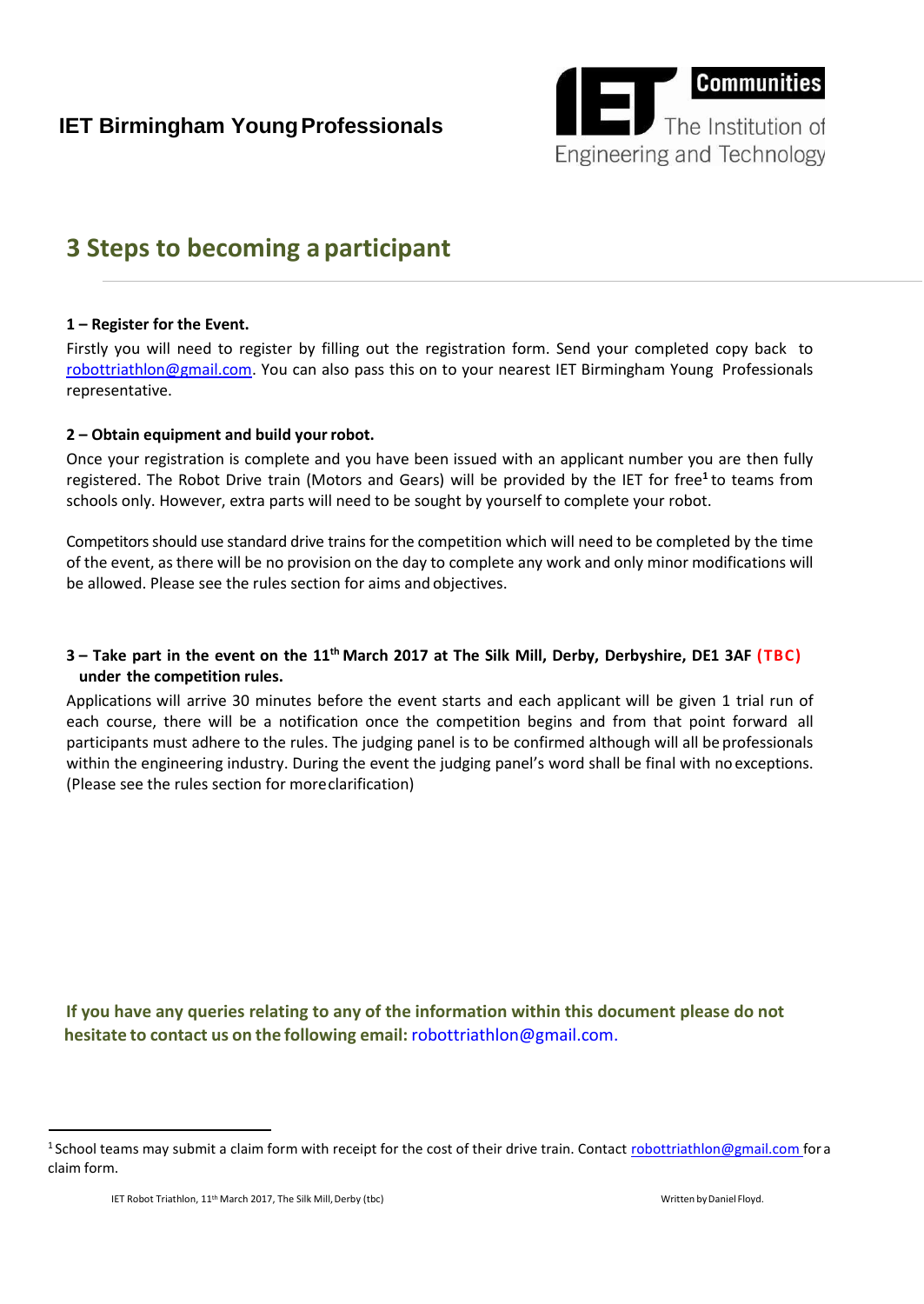

## **IET Robot Triathlon**

## **11th March 2017 (TBC)**

## **Venue: The [Silk Mill,](http://www.theiet.org/events/local/map_227870.cfm#ajax_popup) Derby, Derbyshire, DE1 3AF (TBC)**

# **Participant Registration (return by 30th January2017)**

| <b>Team Contact Information</b> |           |           |           |           |       |                 |  |
|---------------------------------|-----------|-----------|-----------|-----------|-------|-----------------|--|
| <b>Team Name</b>                |           |           |           |           |       |                 |  |
| Age Group                       | $13 - 18$ | $18 - 25$ | $25 - 30$ | $30 - 50$ | $50+$ | (Please Circle) |  |
| <b>Contact Name</b>             |           |           |           |           |       |                 |  |
| <b>Contact Address</b>          |           |           |           |           |       |                 |  |
|                                 |           |           |           |           |       |                 |  |
| E-Mail Address                  |           |           |           |           |       |                 |  |
|                                 |           |           |           |           |       |                 |  |

| Person to contact in case of an emergency |  |  |  |  |
|-------------------------------------------|--|--|--|--|
| Name                                      |  |  |  |  |
| Relationship                              |  |  |  |  |
| <b>Telephone Number</b>                   |  |  |  |  |

| Team Members' Names (please indicate teamleader) |  |  |  |  |  |
|--------------------------------------------------|--|--|--|--|--|
|                                                  |  |  |  |  |  |
|                                                  |  |  |  |  |  |
|                                                  |  |  |  |  |  |
|                                                  |  |  |  |  |  |
|                                                  |  |  |  |  |  |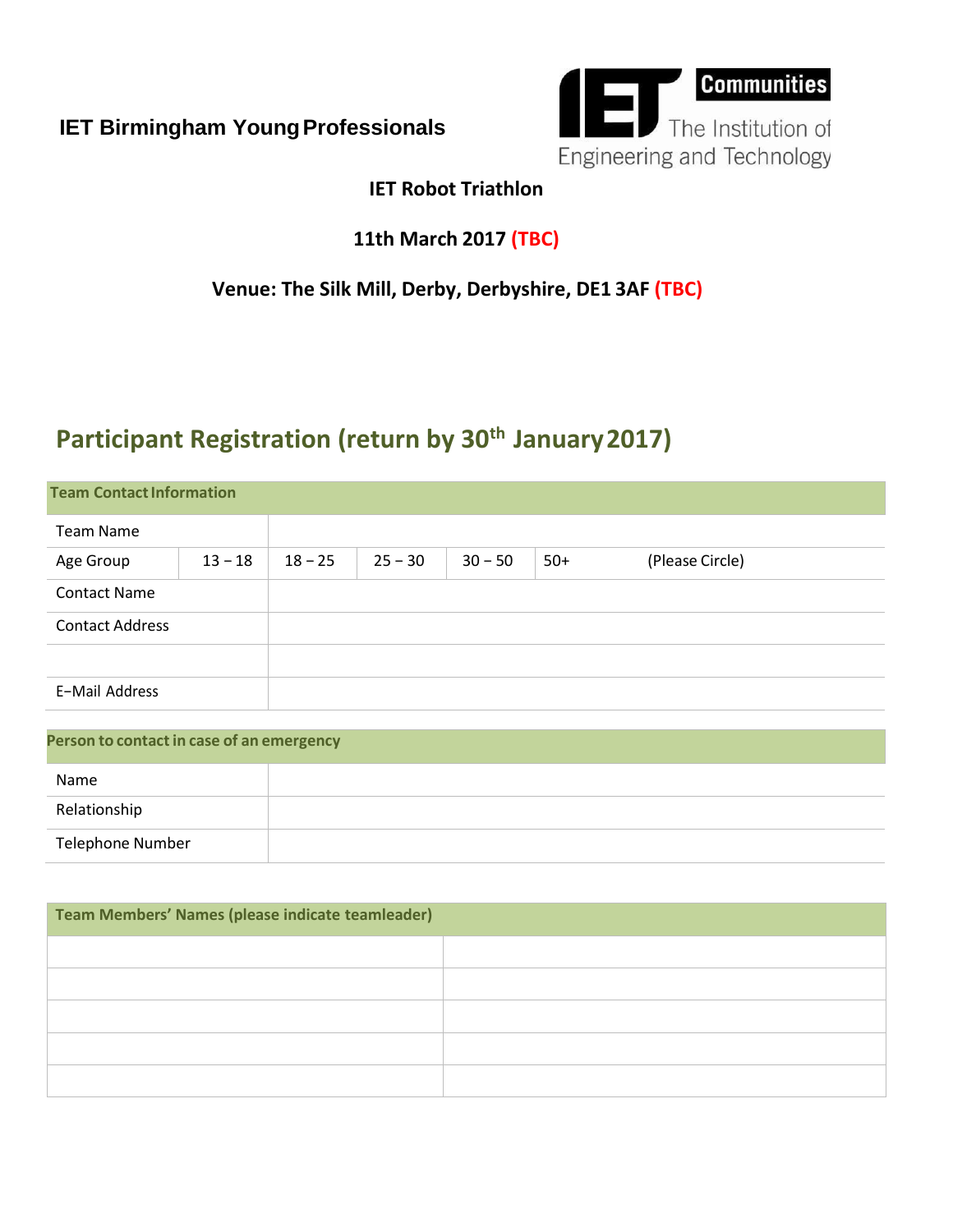

| <b>Agreement and Signature</b>                                                                                                                                                                                                                                                                                        |      |  |  |  |
|-----------------------------------------------------------------------------------------------------------------------------------------------------------------------------------------------------------------------------------------------------------------------------------------------------------------------|------|--|--|--|
| By submitting this Registration, I affirm that I and my team will adhere to the rules and regulations of the<br>competition and I understand that if my team is accepted as a contender, any false statements, omissions, or<br>other misrepresentations made may result in immediate dismissal from the competition. |      |  |  |  |
| Team Leader's Name (printed):                                                                                                                                                                                                                                                                                         |      |  |  |  |
| Signature                                                                                                                                                                                                                                                                                                             | Date |  |  |  |
|                                                                                                                                                                                                                                                                                                                       |      |  |  |  |

**Equal Opportunities Policy**

It is the policy of the IET to provide equal opportunities without regard to race, colour, religion, national origin, gender, sexual preference, age, or disability. All participants are expected to respect these values.

Thank you for completing this registration form and for your interest in taking part in the Robot Triathlon.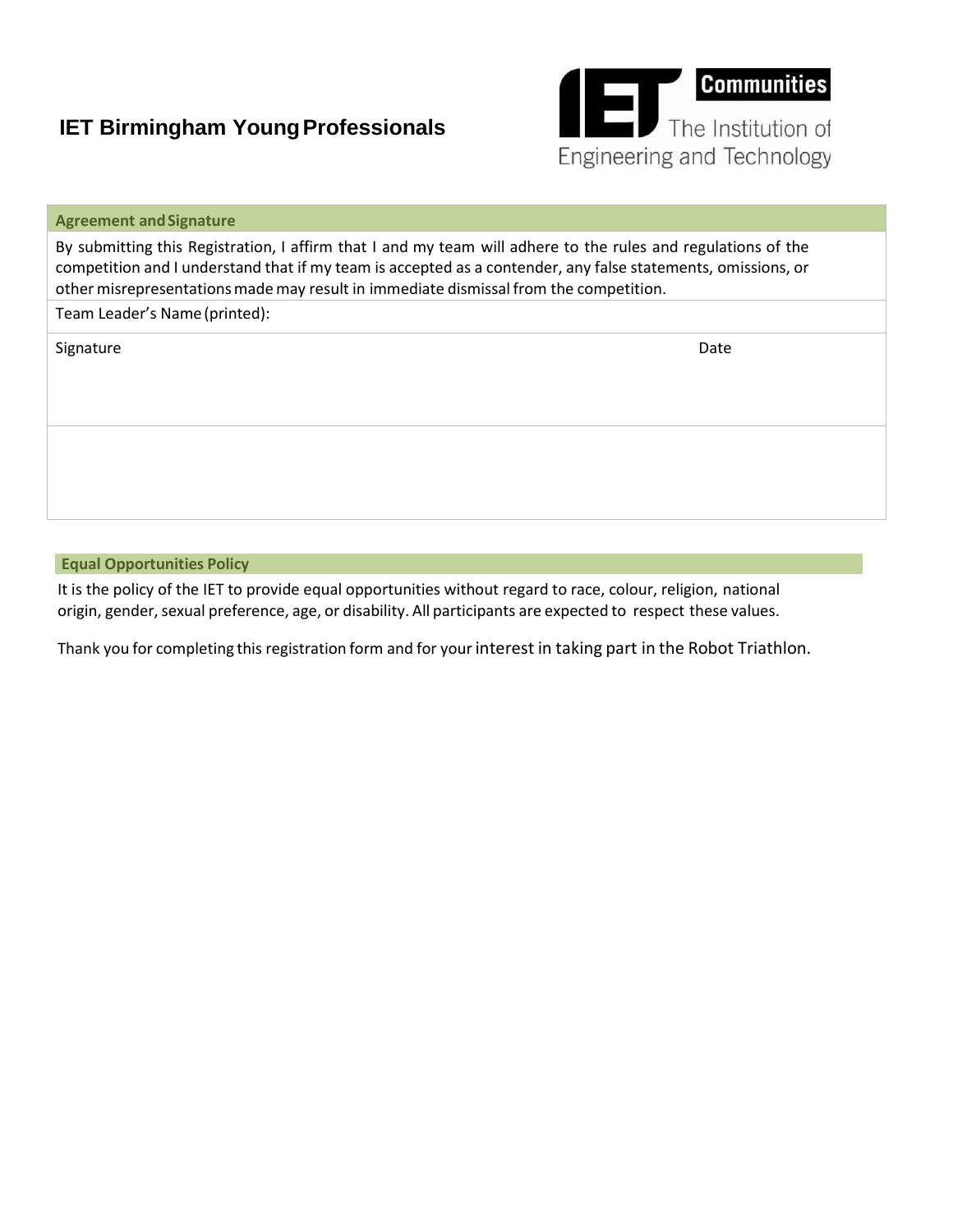

## **IET Robot Triathlon**

## **11th March 2017 (TBC)**

## **Venue: The [Silk Mill,](http://www.theiet.org/events/local/map_227870.cfm#ajax_popup) Derby, Derbyshire, DE1 3AF (TBC)**

# **Rules and Objectives**

The Rules and objectives have kindly been written by Dr Tony Wilcox, of Birmingham City University, amended by Prof. Kate Sugden of Aston University for 2015 and amended by Chris Balmforth and Daniel Floyd for 2016.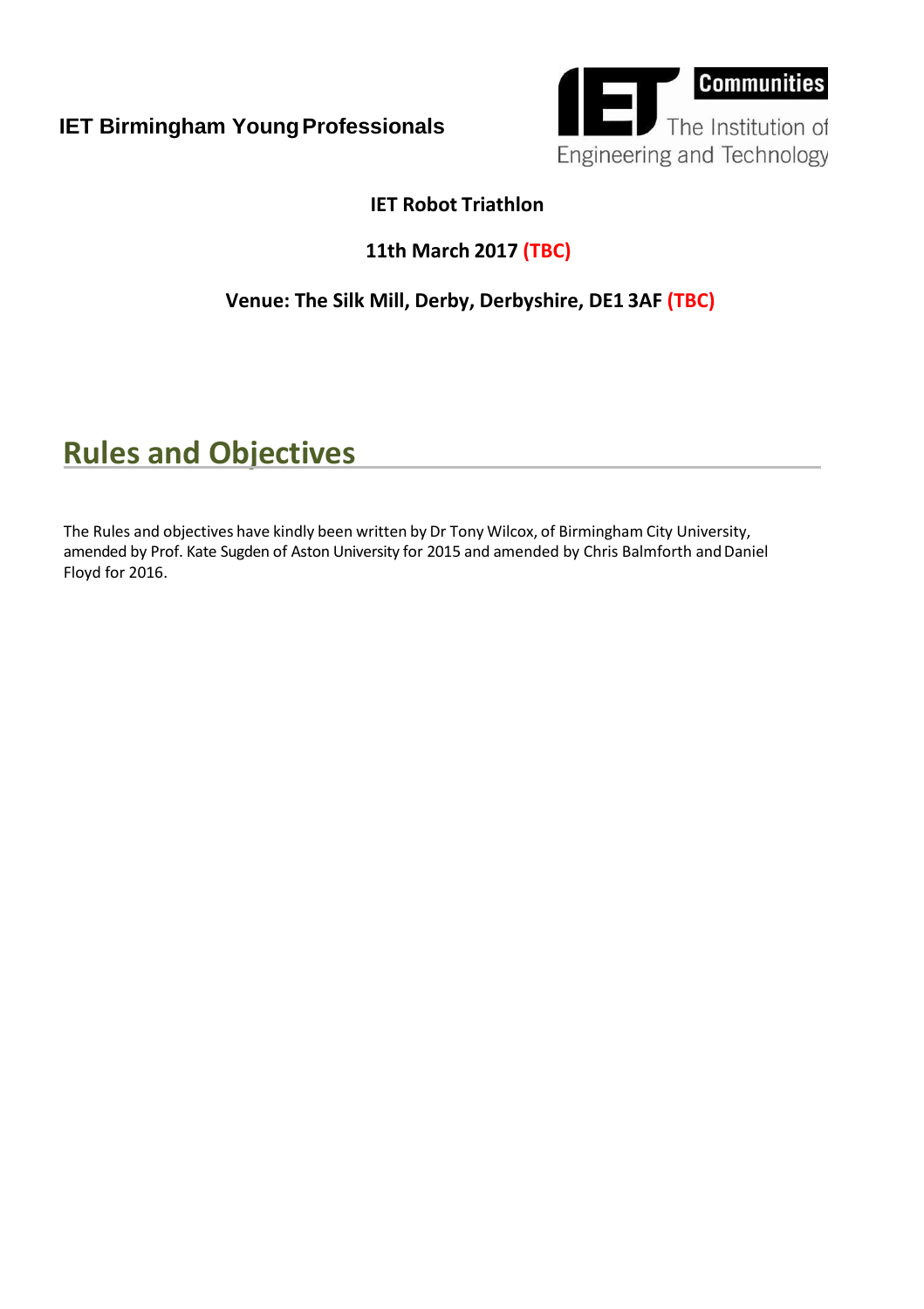

### *Aim of the IET Robot Triathlon Competition*

To design and build a robot capable of competing in three events:

- Line Follower (Standard or Advanced course)
- $\epsilon$  Drag Race
- Time Trial (Standard or Advanced course)

#### *Competition Classes*

The competition shall be split into three classifications:

- Schools and colleges − for students under 19 currently attending a school or college
- Universities and Young Professionals − for students enrolled at university or IET Young Professionals under the age of 30
- All comers

#### *IET Robot Triathlon Scoring*

Points will be awarded for each event as follows:

- $\sharp$  1st place: 10 points
- $\sharp$  2nd place: 7 points
- $\epsilon$  3rd place: 5 points
- $4$ th place: 3 points
- $\sharp$  5th place: 2 points
- Completion: 1 point

Teams electing to compete on the Advanced version of a course shall have their positions recorded separately,and shall receive double the points shown in the table above.

Each team has a Joker card which they may play before any one event. Any team playing their Joker card shall double their normal score for that event.

The points will be totalled from each event and the overall winner in each classification shall be the team with the highest point total.

There will be an award given on the day for innovation and aesthetics of the robot.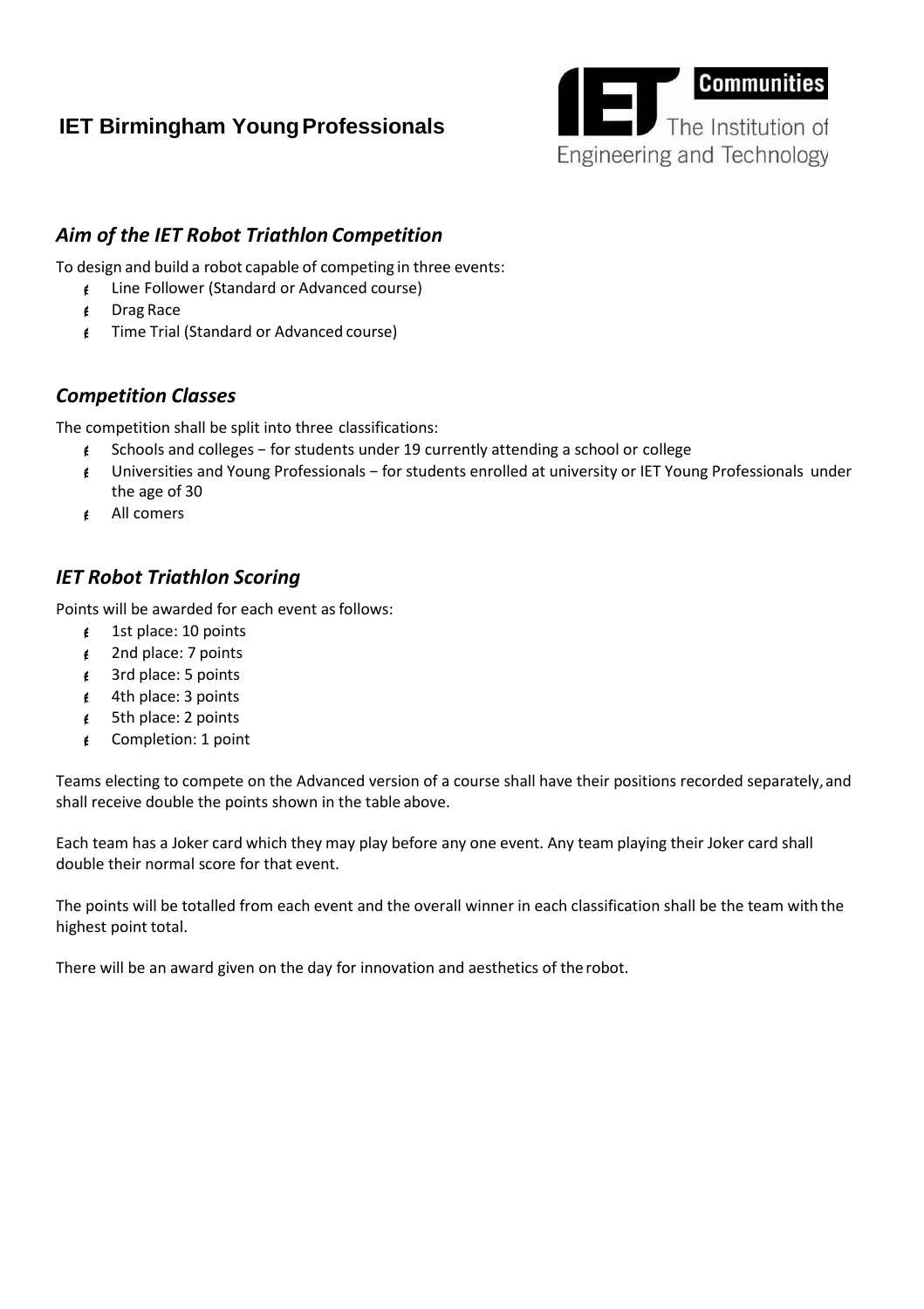## **1. General Rules**

- 1.1 The same robot must be used for all three events, however minor modifications and programming can be changed in between heats.
- 1.2 Robotsmust be self−contained and not externally operatedby wire or by remote radio control during the race.
- 1.3 All components other than the motor (e.g. the chassis, sensors, batteries, and controller) will be specified by the teams, as an option the twin motor gearbox kit from kitronik.co.uk or the standard N20 style Micro Metal Gear Motors could be used.
- 1.4 All robots must cost no more then £100
- 1.5 The robots may be customised prior to the start of each event by additional or alternate sensor assemblies and by installation of new software.
- 1.6 For all events the robot shall not exceed 25 cm in overall length, 25 cm in overall width and 20 cm in overall height.
- 1.7 During any individual event the handler shall not make any addition, removal, replacement or change to the hardware of a robot except for the battery pack. It is however permissible to make minor repairs.
- 1.8 One minute (60 seconds) calibration time will be allowed prior to the start of each event.
- 1.9 The organisers may change certain parameters of the events e.g. number of runs, total run−time) in so far asthe changes do not disadvantage any competitor.
- 1.10 The organisers reserve the right to disqualify teams for contravention or unsporting circumvention of the rules, or for unsporting behaviour.
- 1.11 When stopwatches are used times within 0.1 seconds of each other will be deemed to be a deadheat.

\* Examples of N20Micro Metal Gear Motors can be found here: https:ƒƒ[www.pololu.com](http://www.pololu.comƒcategoryƒ60ƒmicro/)ƒcategoryƒ60ƒmicro−metal−gearmotors

UK suppliers: http:ffwww.hobbytronics.co.ukf http:ƒ[ƒwww.technobotsonline.comƒ](http://www.technobotsonline.comƒ/) http:ffwww.active-robots.comf

Examples of the Twin Motor Gearbox Kit

https:ƒƒ[www.kitronik.co.uk](https://www.kitronik.co.uk/2537-twin-motor-gearbox-kit.html)ƒ2537−twin−motor−gearbox−kit.html

and others.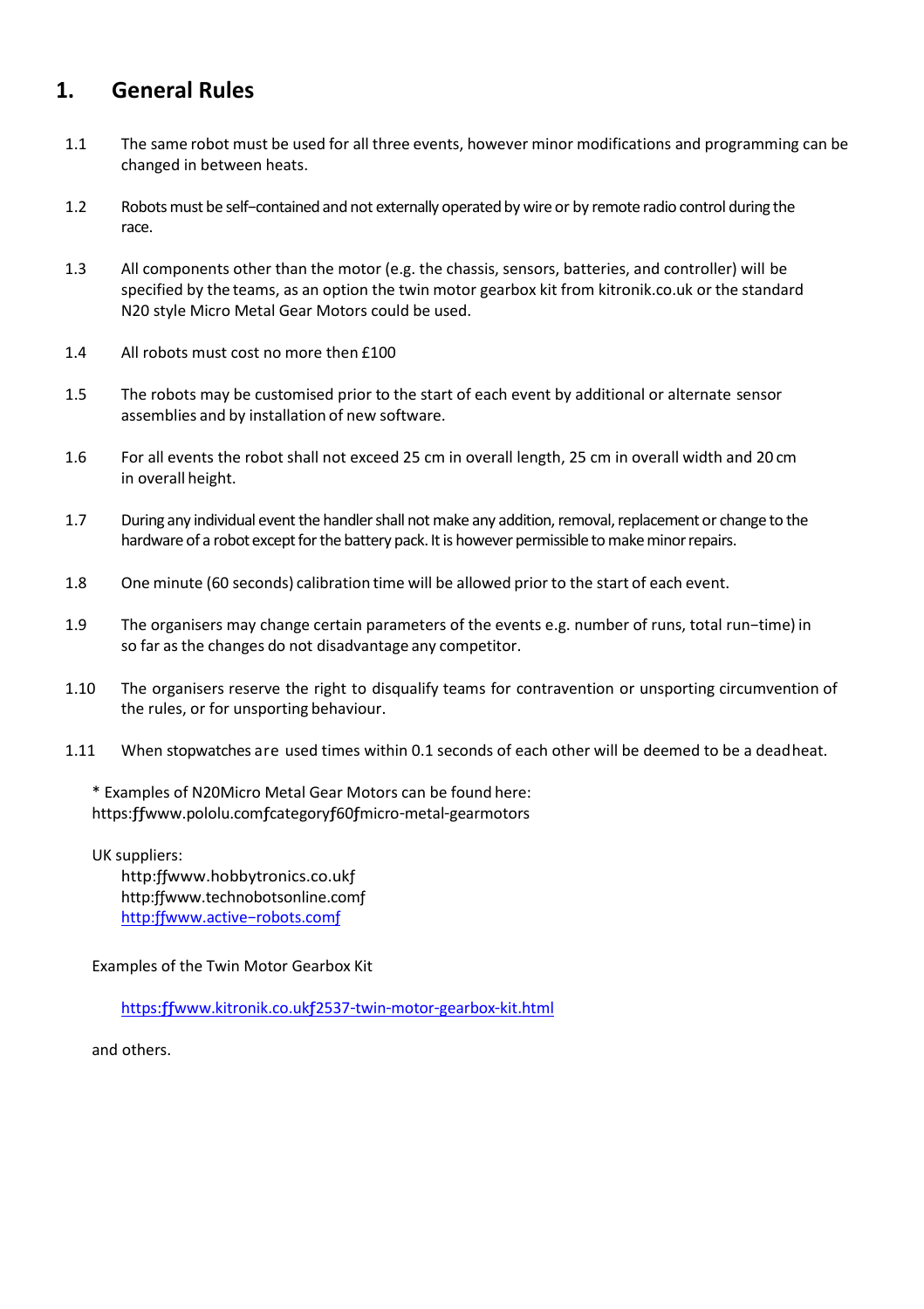## **2. The IET Robot Triathlon Line Followerevent**

The aim of this event is for the robot to travel as fast as possible around a circuit consisting of a white line on a black baseboard. Robots will run one at a time around the course, starting at any point between the start and stop markers, which are on the right−hand side of the track on the start−finish straight. Markers will be placed on the left−hand side of the track to indicate changes in curvature. The run will be timed between start and stop markers and the robot will be allowed multiple runs.

The Advanced Line Follower course shall include a number of breaks in the white line up to 20 cm in length. The robot must pick up the line after the break and continue to follow it correctly.

#### *2.1 General Rules*

- 2.1.1 The Line Follower shall have a specified maximum number of attempts to run the track within a stipulated time limit (typically a maximum of 5 attempts, 5 circuits, or 5 minutes, whichever occurs first).
- 2.1.2 If the performance time limit is reached and the Line Follower is in the midst of a run, the Line Follower will be allowed to complete the run and the lap time will be valid if the run is successful.
- 2.1.3 Within the given performance time, the handler is allowed to replace batteries and for uploadnew program parameters to the LineFollower.
- 2.1.4 Line Followers shall start anywhere within the defined start−finish area, and shall go in the specified direction. After crossing the finishing line, the Line Follower must automatically come to a complete stop within the start−finish area, and remain stationary for at least two seconds, failing which the lap will be void.
- 2.1.5 If no part of the Line Follower is over the white line it will be considered to have left the line. If a Line Follower leaves the white line, and has not crossed the finishing line, it will be considered to have gone off the track, and that run shall beinvalid.
- 2.1.6 The organisers will ensure that the track is located within a typical indoor environment in so far as is feasible. No request to adjust the lighting shall be entertained.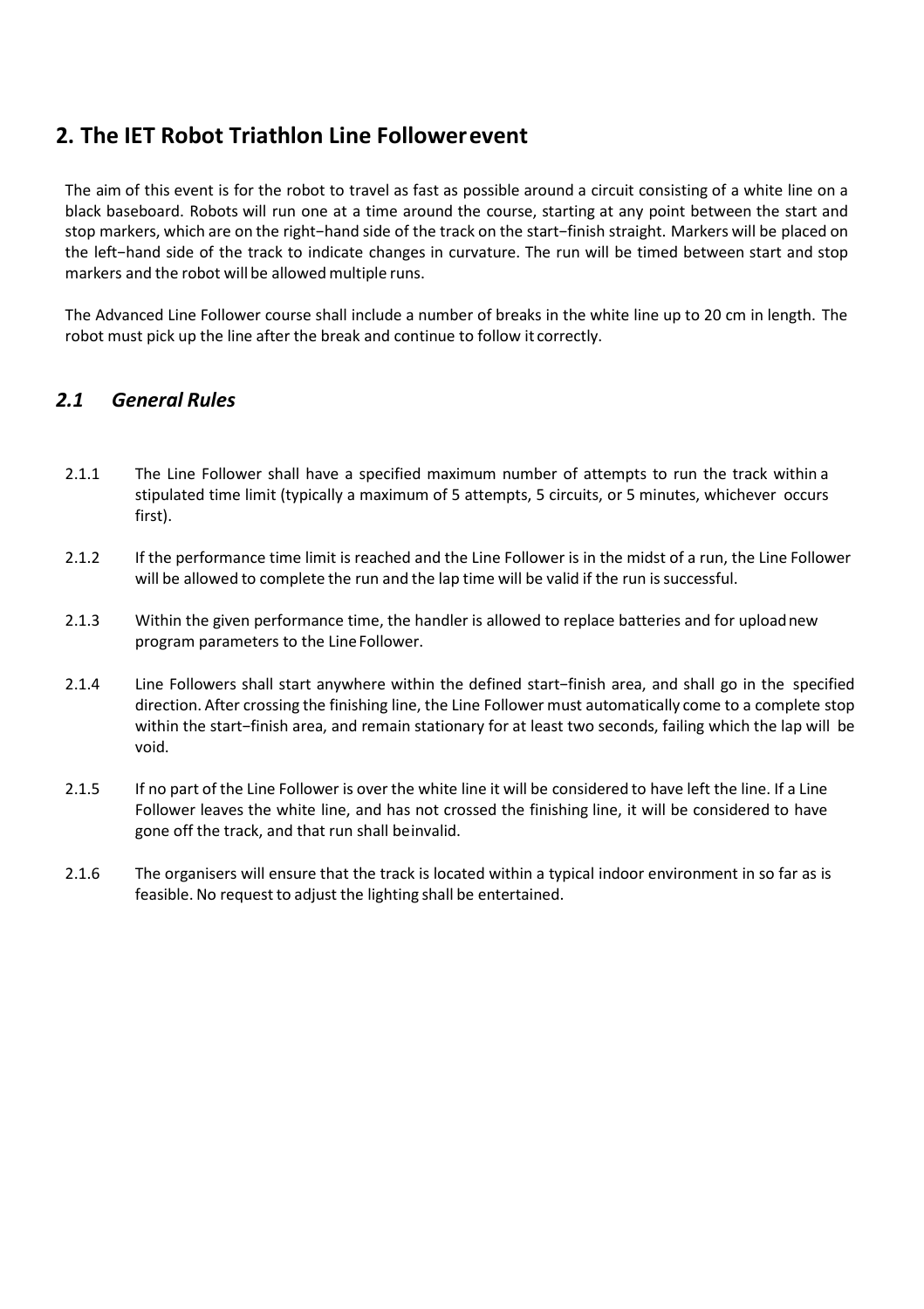#### *2.2 The Line FollowerTrack*

2.2.1 The track is laid out using white 19 mm tape (Electrical Tape) on a matt black base, typically MDF and blackboard paint. Tracks may consist of small tiles or large boards. Refer to Fig. 1 for the range of shapesthat will be used to build the track. Fig. 2 is an example of a possible competition racetrack.



- 2.2.3 The racetrack shall comprise straight lines and arcs within the confines of the base−board(s). The baseboard must be large enough to contain a 1.5m start straight.
- 2.2.4 The radius of the arc shall be fixed at 15 cm, (19 cm,) 30 cm and 45 cm. The angle of the arc shall be 90, 180 or 270degrees, however please be aware that this may vary slightly.
- 2.2.5 The length of a straight shall not exceed 6 metres.
- 2.2.6 Crossovers are permitted, but will be at right angles only. Line Followers shall not turn left or right at a crossover.
- 2.2.7 The starting line and the finishing line are to be located in the straight section of the circuit. The finishing line is to be located 1m behind the starting line. A starting marker and finishing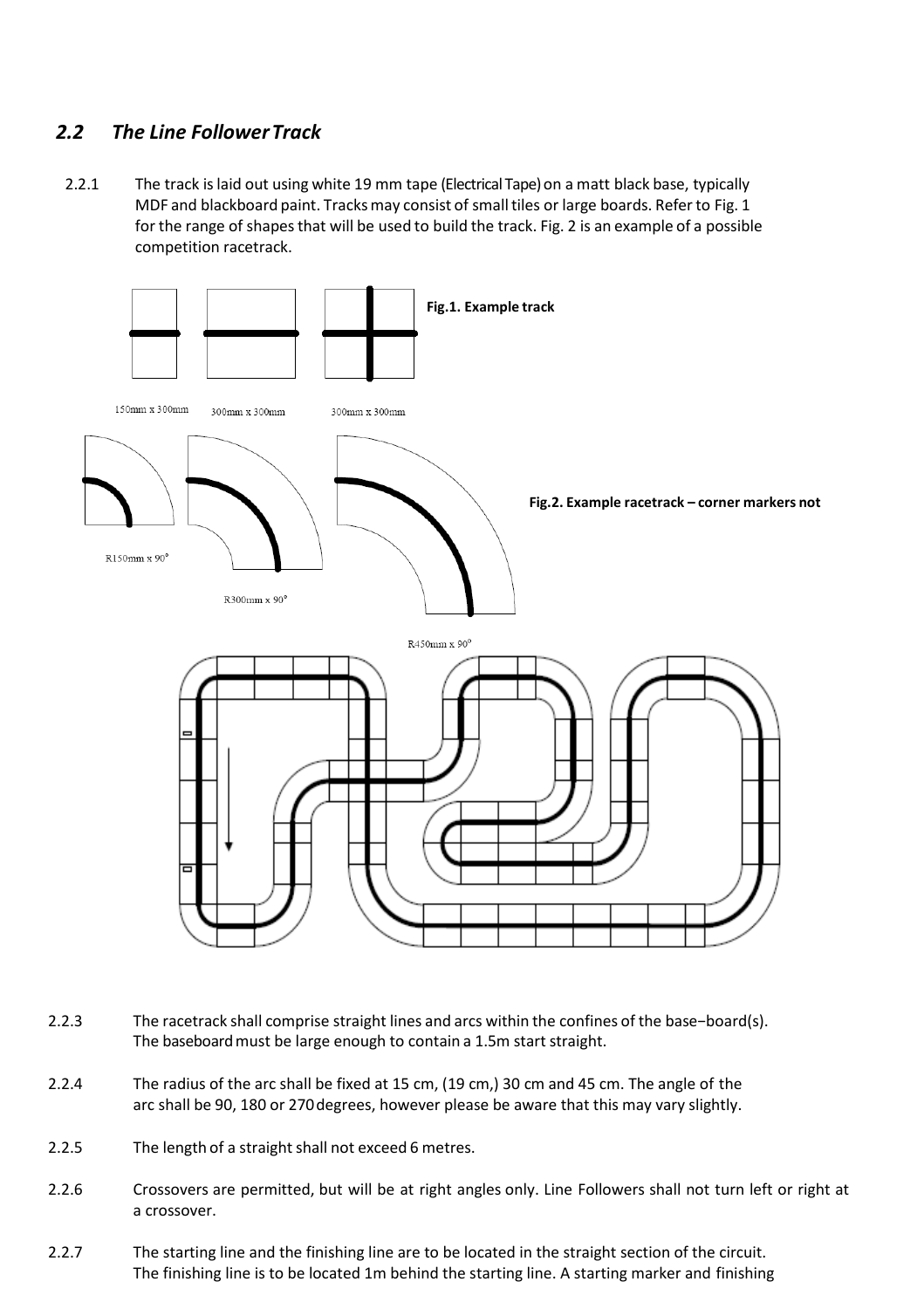marker are to be affixed at the starting line and the finishing line on the right side of the track pointing in the direction of the race. The area between the starting and finishing line shall be called the "start−finish area". See Fig. 3.

- 2.2.8 The track shall be straight for 25cm either side of the start−finish area, and either side of a crossover.
- 2.2.9 A corner marker shall be affixed on the left side of the track in the direction of the race at each point where the curvature of the track changes (beginning and end of the arc). See Fig. 4 and Fig. 5.



Fig. 3 Start - Finish Area



Fig. 4 Corner Markers Indicating Change of Curvature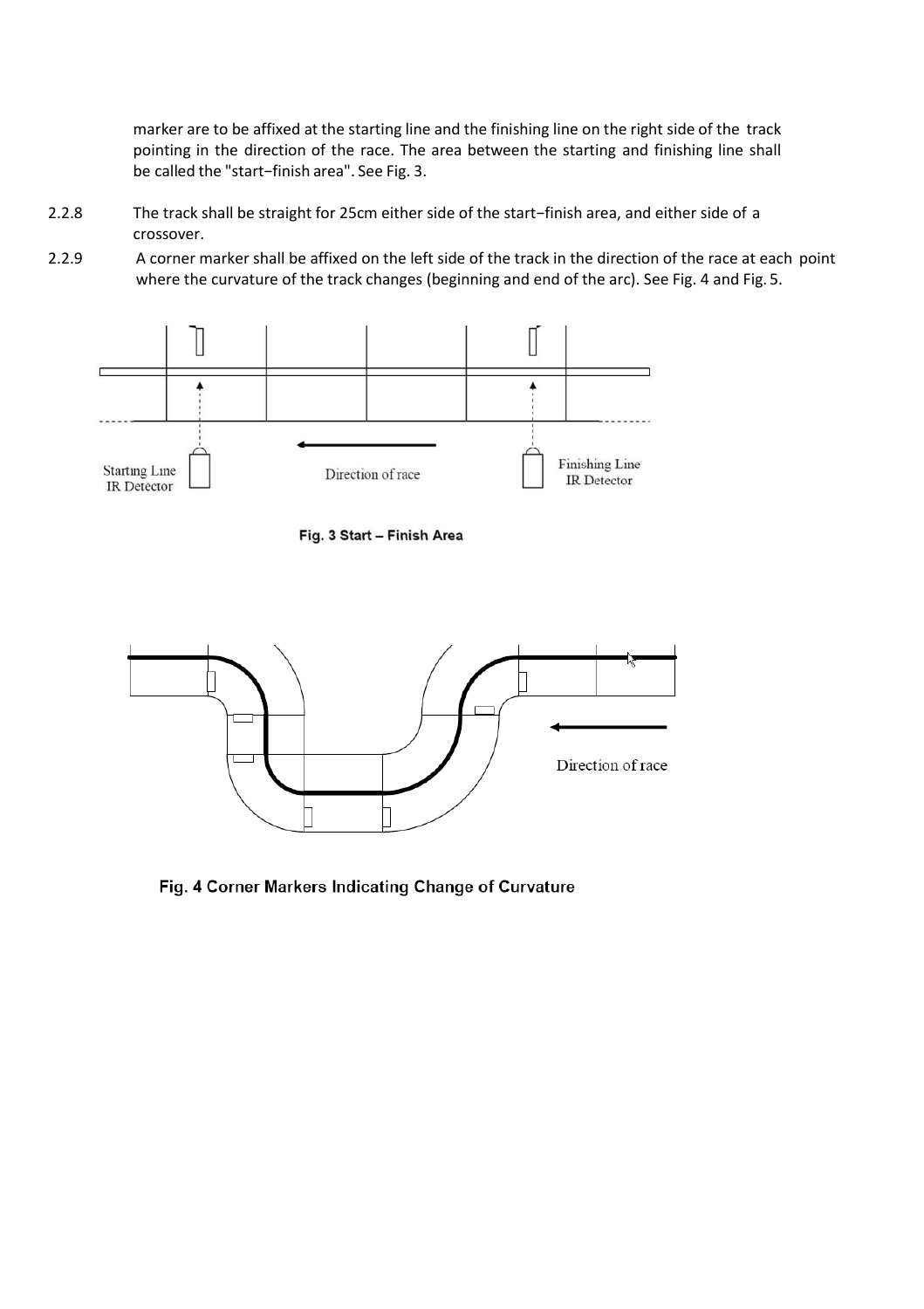

 $19 \text{ mm}$ 

#### Fig. 5 Marker Position and Dimension

- 2.2.10 A track may have arcs with different curvatures linked continuously.
- 2.2.11 The surface of the racetrack shall be as level as possible, however:
	- **Portions of the track may be inclined at a maximum of 5 degrees.**
	- **Differences in level of up to 1.2mm may exist at the joints between track segments.**
	- Gaps of up to 1 mm may exist at the joints between track segments.
- 2.2.12 Complaints about the grip on the track surface will not be entertained.

#### *2.3 Timing of laps*

- 2.3.1 The time it takes for a Line Follower to make the circuit of a track shall be the recorded lap time.
- 2.3.2 To determine the lap time of the Line Follower, the period from the time the sensor at the starting line detects part of the Line Follower body to the time the sensor at the finishing line detects part of the body of the same Line Follower shall be clocked. However, no measured lap time shall be regarded as valid unless the entire body of the Line Follower passes through the finishing line.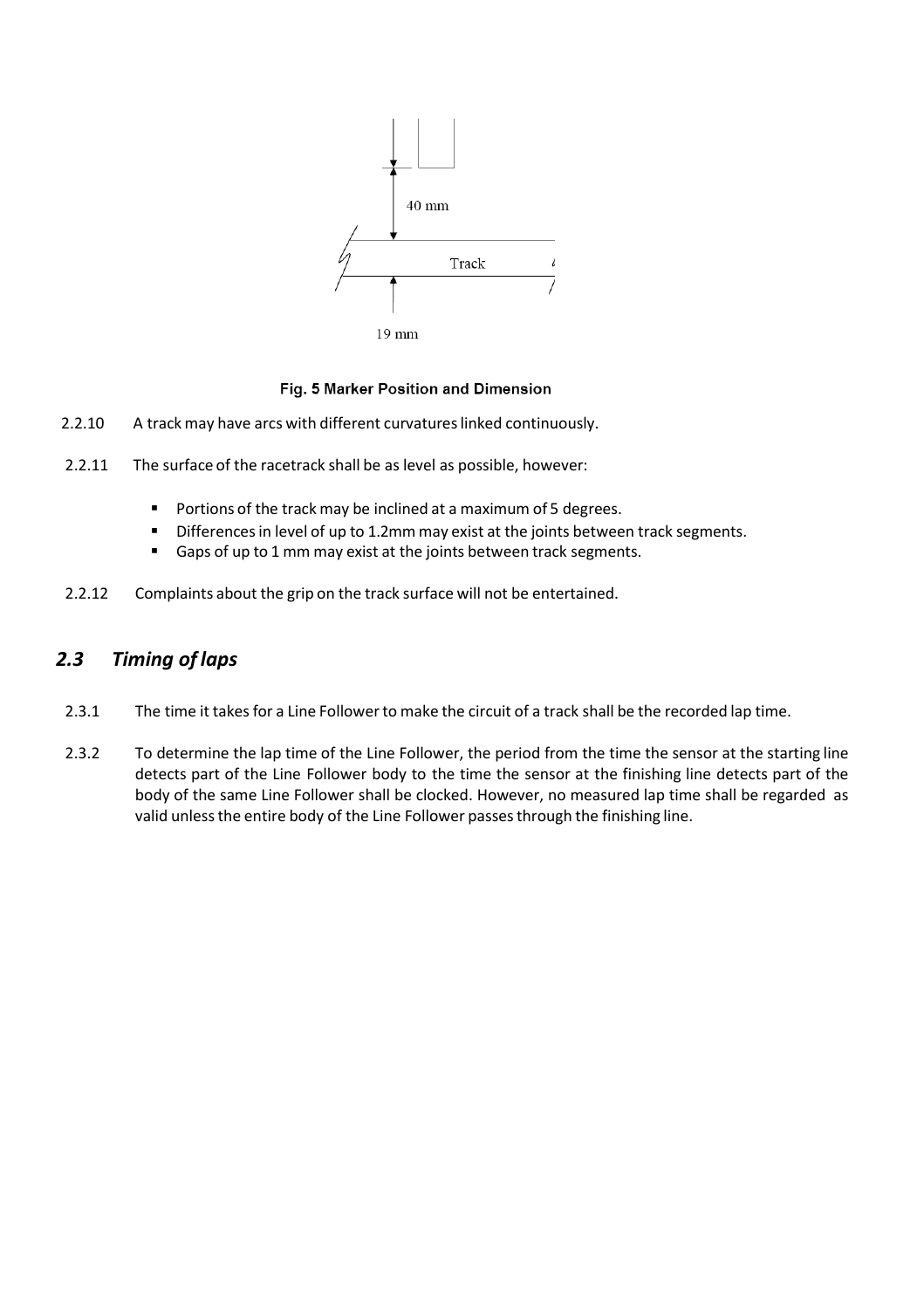## **3. The IET Robot Triathlon Drag Raceevent**

The aim of this event is for the robot to travel as fast as possible over a straight course rather like that used for full−size drag racing, then to come to a standstill before reaching the end wall. Two robots will race against each other in a knockout competition where the first robot across the line (allowing for time penalties) in the final will be classed as the winner. The timed run begins when the starting light changes to GREEN at which pointthe handler must start the run, by push− button or other means. The run finishes when the robot crosses the finishing line. Both robots will be timed independently.

#### *3.1 General Rules*

- 3.1.1 Robots must actively follow the white line down the centre of the track.
- 3.1.2 Robots will incur a time penalty of 5 secondsfor:
- $\epsilon$  Crossing the end of braking area line
- $\epsilon$  Requiring manual intervention to continue (touch penalty)

#### 3.1.3 Robots will be disqualifiedfor:

- $\epsilon$  'lumping' the start i.e. they are over the start line when the start light is illuminated
- $\epsilon$  Falling off the edge of the course
- Touching the safety barriers (if fitted) at the edge of the course
- $\epsilon$  Interfering with the robot in the other lane in any way.

#### *3.2 The Drag Race Track*

- 3.2.1 Each lane on the track is 7.2 metres long by 0.4 metres wide. The lane surface will be painted matt black. A 19 mm (nominal) wide white tape is laid up in the middle of the lane − this is typically white PVC insulation tape.
- 3.2.2 The start box occupies the first 375 mm of the track with the start line being defined by 19 mm white tape.
- 3.2.3 The track will be laid as flat as possible, but robots should be able to cope with a step of up to 1 mm acrossthe track where the boards are joined.
- 3.2.4 The finish line is defined by 19 mm white tape.
- 4.1.1 The braking area comprises the final 1.2 m of the track. A line will depict the end of the braking area. If a robot crosses this line a 5 second penalty will apply. A catch net may be provided behind the polystyreneto arrest out−of−control robots. The organisers take no responsibility for damage to the robot caused by over−running or leaving the track.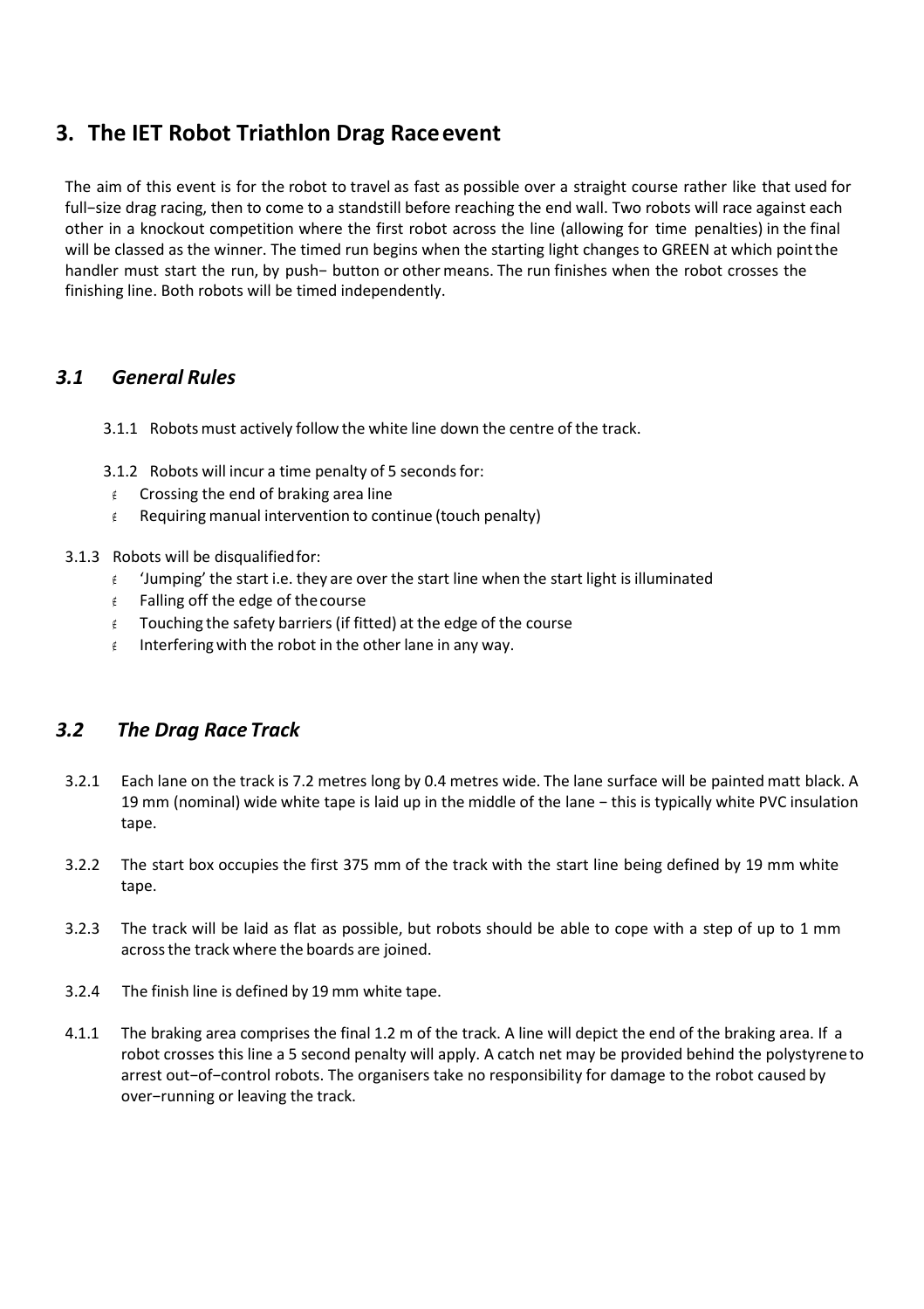- 3.2.5 The start and finish lines will be 40mm from the edge of the centre line, and will be 80 mm in length (as for the line-follower track), on both sides as indicated in Fig. 6.
- 3.2.6 At the organiser's discretion, a safety barrier up to 20 mm above the track surface may be fitted to the sides of eachtrack.
- 3.2.7 The surface is MDF painted with blackboard paint. The general tolerance is 5% or 3 mm whichever is greater.

|                      | 7200 mm                                  |                                                       |
|----------------------|------------------------------------------|-------------------------------------------------------|
| Start Line<br>375 mm | $\ensuremath{\text{Finish}}\xspace$ Line | 400 mm<br>1200 mm                                     |
|                      | Nearside Lane                            | Ш                                                     |
| Start Box            | Braking Area                             | mm<br>Foam Block<br>375<br>$\operatorname{Catch}$ Net |
|                      |                                          |                                                       |
|                      | Offside Lane                             |                                                       |

**Figure 6. The Drag RaceTrack**

#### *3.3 Timing of Runs*

- 3.3.1 The drag race will be timed by a laser timing system. It is the responsibility of the designers to ensure that their robot is not adversely affected. This may be accomplished by appropriate screening of line and marker sensors, software filtering techniques, or by othermeans.
- 3.3.2 The start beam will be aligned with the far edge of the start line.
- 3.3.3 The finish beam will stop the timer.
- 3.3.4 The finish beam will be aligned with the near edge of the finish line.
- 3.3.5 In the event that the electronic timing system fails a stopwatch will be used, participants willbe given 3 runs and the best of 3 will be given.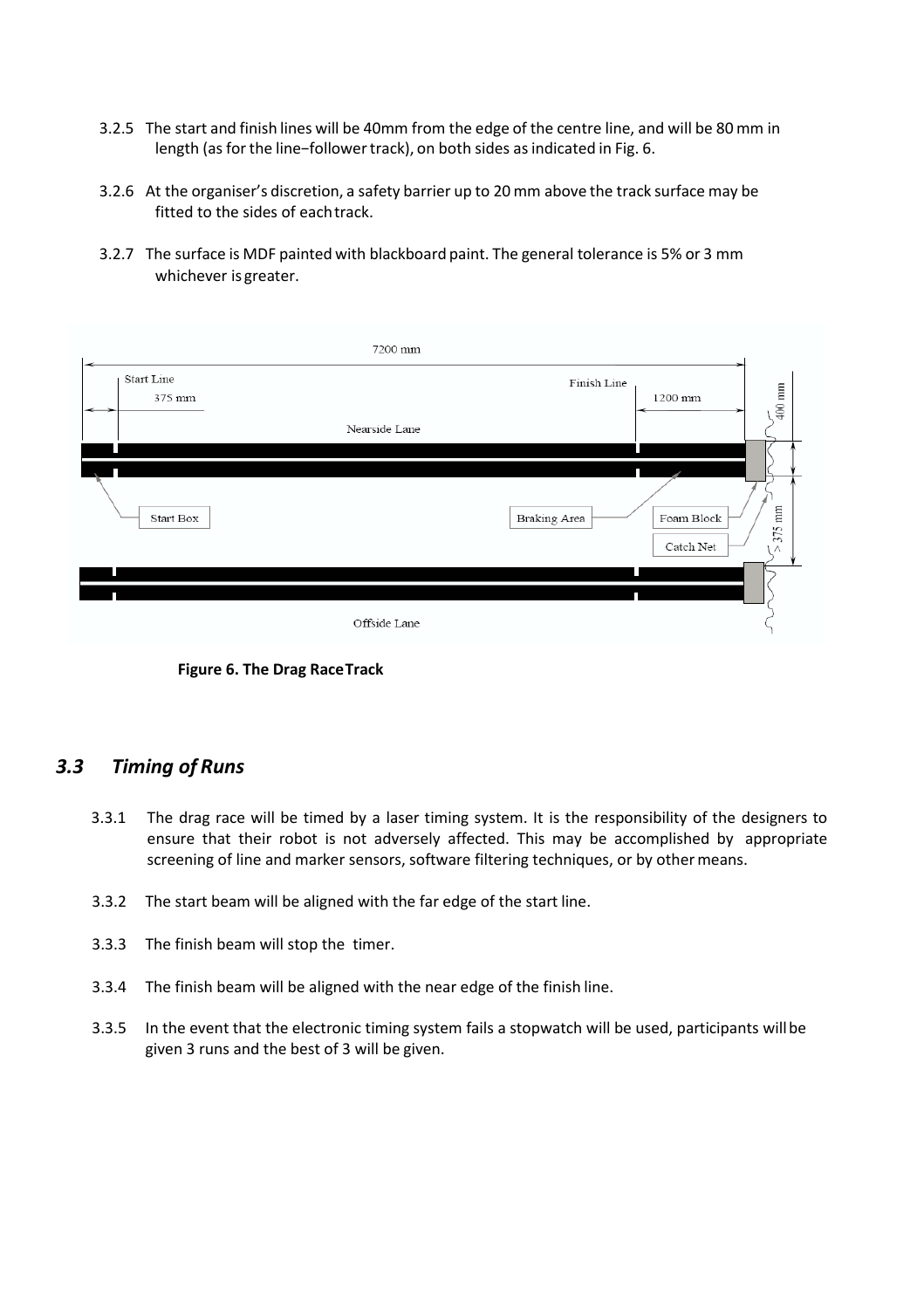### **4.** *The IET Robot Triathlon Time Trialevent*

The aim of this event is to test the speed, acceleration, cornering and directional control of a robot (mouse) on a known course under ideal conditions, and to complete the course in the fastest possible time. The track is a simple rectangle, laid−out in a square formation maze, the figure of 8 formation will be constructed by taking out the middle section of the square maze. The winner will be the robot with the fastest time on any of the 5laps.

#### 4.1 *General Rules*

- 4.1.1. On the Standard course the robot must follow the outer wall of a maze in a clockwise direction.
- 4.1.2. The Advanced course shall be a figure eight, formed by opening a path across themaze approximately half way along the first straight. The robot must detect the opening to theright after negotiating the first eight cells, turn right and cross the maze, then turn left at the end of the cross path and continue in a figure eight.
- 4.1.3. The wheels of the robot must be stationary when it is put in the maze.
- 4.1.4. Robots must use non−contact sensors as their means of tracking the walls, and of sensing when to turn. Under 19 teams are allowed to use contact switches to navigate their way through themaze.
- 4.1.5. The judges may prevent a robot from competing if it is anticipated that it may damage the maze, and it may be retired if it causesdamage.
- 4.1.6. Robots may normally run only 1 session, consisting of a maximum of 5 minutes or 5 laps, **subjectto judge's ruling**. Multiple sessionsmay be permitted if time allows.
- 4.1.7. Slow robots may be asked to retire and the deaccession of the IET.

#### 4.2 *The Time TrialsTrack*

- 4.2.1. The track will follow standard Micromouse dimensions with walls of 1.2cm thickness, 5cm height, on 18cm x 18cm cells. Specifically, the track will be a rectangle 16 cells x 8 cells (see diagram below), fully bounded by walls on each side, thus forming corridors with a space of 16.8cm between walls.
- 4.2.2. The start square will be in the bottom left−hand corner of the maze, with a straight run ahead.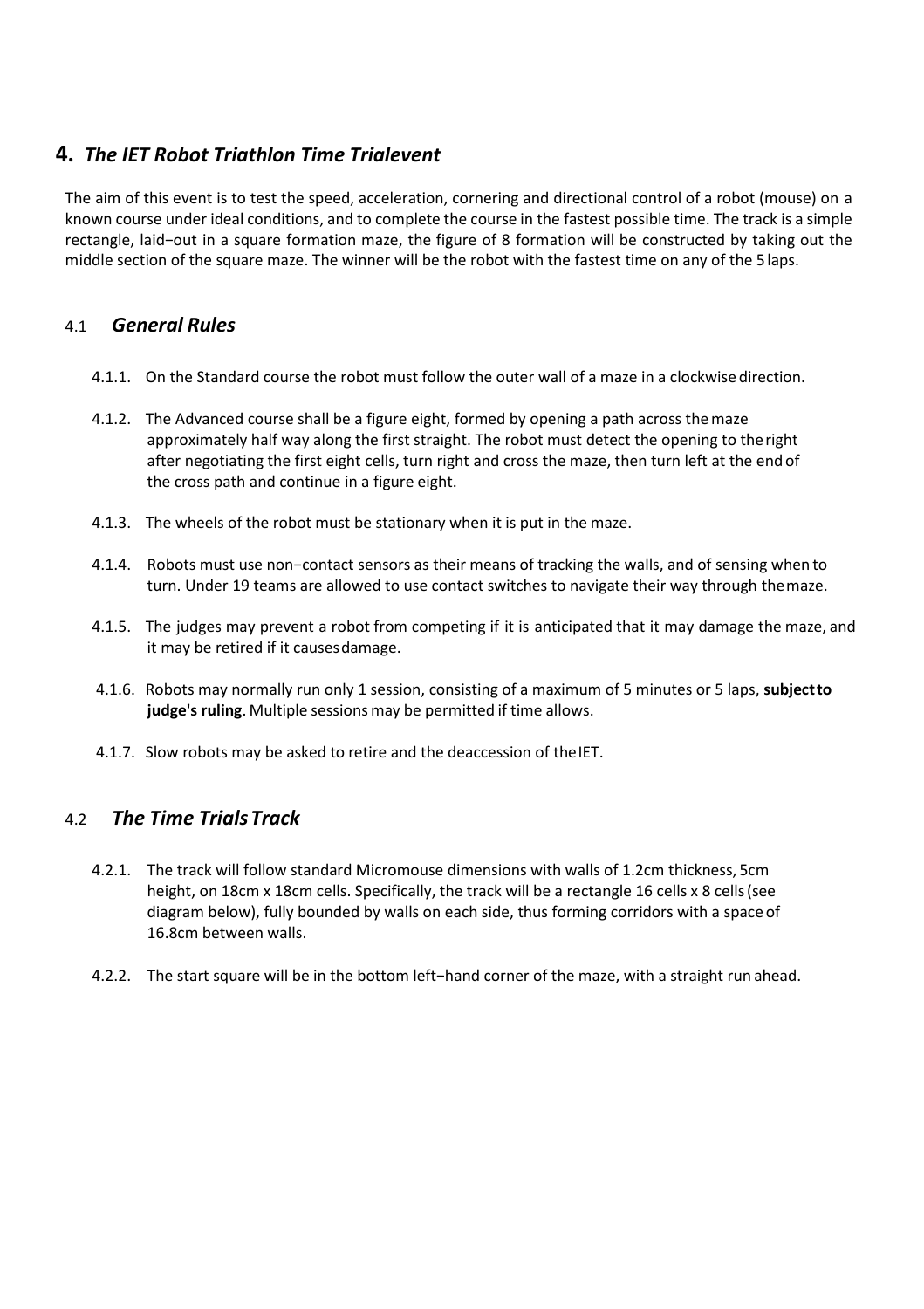## 4.3. *Timing of Laps*

4.3.1. A stop watch will be used to measure successive passes of the mouse in a clockwise direction. The timing system will use stop watches, times within 0.1 seconds of each other will bedeemed to be a dead heat.



**Fig 7 Indicative Layout for the Time Trial maze.**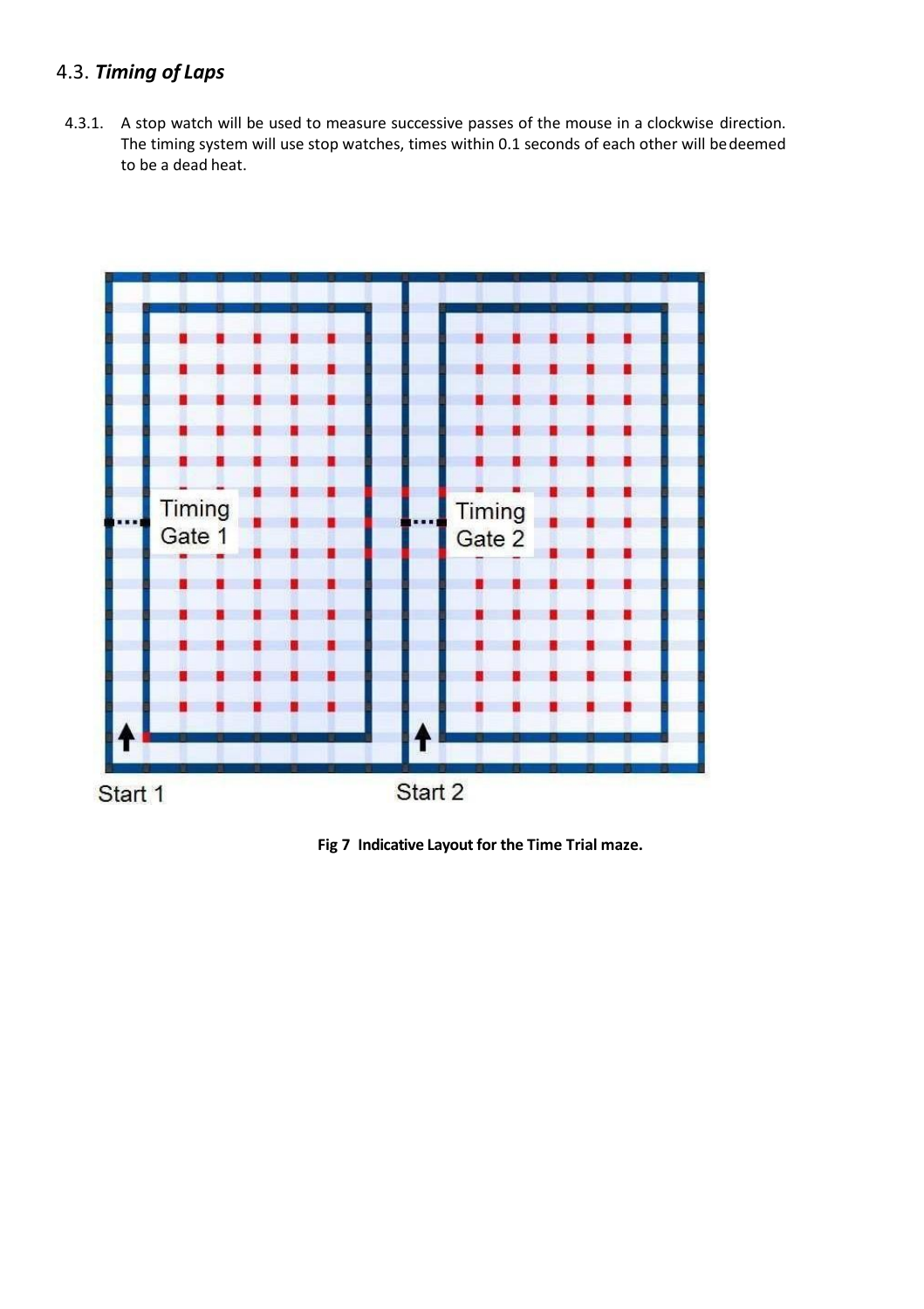# **Competition surfaces.**

Some pictures of the 2016 competition surfaces which will be used again in 2017.



Fig 8 Time Trial (Maze) **Fig 9 Line Follower** 



**Fig 10 Drag Race**